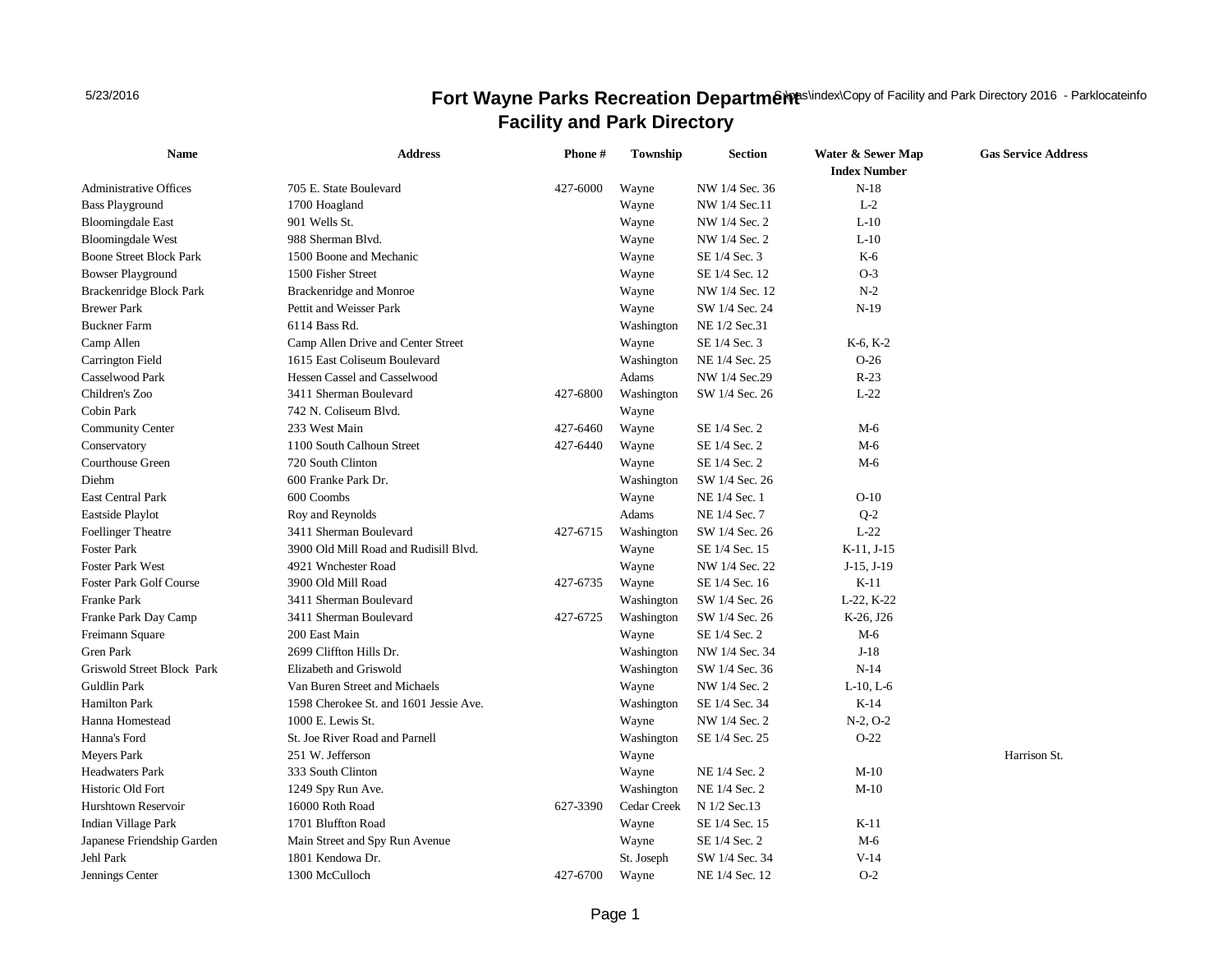5/23/2016

## **Fort Wayne Parks Recreation Department Copy of Facility and Park Directory 2016 - Parklocateinfo Facility and Park Directory**

| John Steet Block Park          | 2500 Block of John Street        |          | Wayne      | SW 1/4 Sec. 12 | $N-3$           |                                  |
|--------------------------------|----------------------------------|----------|------------|----------------|-----------------|----------------------------------|
| Johnny Appleseed               | 1600 East Coliseum Boulevard     | 427-6720 | Washington | NE 1/4 Sec. 25 | $O-26, O-22$    |                                  |
| Justin Study Park              | Hale and Brooklyn                |          | Wayne      | SW 1/4 Sec. 10 | $J-3$           |                                  |
| Kettler Park                   | Belmont and 5400 Buell           |          | Wayne      | NW 1/4 Sec. 23 | $L-19$          |                                  |
| Klug Park                      | 2202 Charlotte Ave.              |          | St. Joseph | NW 1/4 Sec. 31 | $P-18$          |                                  |
| Kreager Park                   | 7225 North River Road            |          | Adams      | NE 1/4 Sec. 3  | N/A             |                                  |
| Lafayette Playground           | Glencoe and Lafayette Espl.      |          | Wayne      | NE 1/4 Sec. 23 | $M-15$          |                                  |
| Lakeside Park                  | 1401 Lake Avenue                 |          | Wayne      | NE 1/4 Sec. 1  | $O-10$ , $O-14$ |                                  |
| <b>Lawton Park</b>             | 1900 North Clinton and Fourth    |          | Wayne      | SE 1/4 Sec. 35 | M-14, M10       |                                  |
| Lawton Park Office             | 1900 North Clinton and Fourth    | 427-6400 | Wayne      | SE 1/4 Sec. 35 | M-14, M10       |                                  |
| Lindenwood Environ. Study Area | 600 Lindenwood Avenue            | 427-6740 | Wayne      | SW 1/4 Sec. 4  | $H-6$           |                                  |
| Lions Park                     | Carew and Hazelwood              |          | St. Joseph | SW 1/4 Sec. 30 | $Q-22$          |                                  |
| Little Turtle Memorial         | Lawton Place East of Spy run     |          | Washington | SW 1/4 Sec. 36 | $N-14$          |                                  |
| Mason Park                     | <b>Belle Vista Drive</b>         |          | Wayne      | NE 1/4 Sec. 28 | $I-23$          |                                  |
| <b>McCormick Park</b>          | Holly and 2300 Raymond           |          | Adams      | SW 1/4 Sec. 8  | $R-3$           |                                  |
| McCulloch Park                 | Broadway Street and Parkview     |          | Wayne      | SW 1/4 Sec. 8  | $L-2$           |                                  |
| McMillen Ice Arena             | 3901 Abbot St.                   | 427-6730 | Adams      | SE 1/4 Sec. 18 | $Q-11, P-11$    |                                  |
| McMillen Aquatic Center        | Oxford and 3900 Hessen Cassel    | 427-6702 | Adams      | SE 1/4 Sec. 18 | $Q-11, P-11$    |                                  |
| McMillen Park Golf Course      | Oxford and 3900 Hessen Cassel    | 427-6710 | Adams      | SE 1/4 Sec. 18 | $Q-11, P-11$    |                                  |
| <b>McMillen Park</b>           | Oxford and 3900 Hessen Cassel    |          | Adams      | SE 1/4 Sec. 18 | $Q-11, P-11$    | 2101 McKinnie (existing service) |
| Memorial Pool                  | 2301 Maumee                      | 427-6702 | Adams      | SW 1/4 Sec. 6  | $P-6, Q-6$      |                                  |
| <b>Memorial Park</b>           | 2301 Maumee                      |          | Adams      | SW 1/4 Sec. 6  | $P-6, Q-6$      |                                  |
| Meyers Park                    | 251 W. Jefferson                 |          |            |                |                 |                                  |
| Miner Playground               | Miner and Dewald                 |          | Wayne      | SW 1/4 Sec. 11 | $L-3$           |                                  |
| <b>Moody Park</b>              | 1201 Wilt                        |          | Wayne      | NE 1/4 Sec. 10 | $K-2$           |                                  |
| Noll Park                      | Taylor and Washington Road       |          | Wayne      | SE 1/4 Sec. 8  | $G-3$           |                                  |
| Northside Aquatic Center       | 705 East State and Parnell       | 427-6705 | Wayne      | NW 1/4 Sec. 36 | $N-18$          |                                  |
| Northside Park, Bob Arnold     | 705 East State and Parnell       |          | Wayne      | NW 1/4 Sec. 36 | $N-18$          | 705 East State Boulevard         |
| <b>Nuckols Park</b>            | 901 E. Jefferson Ave.            |          | Wayne      | SW 1/4 Sec. 1  | $N-6$           |                                  |
| Old Fort Park                  | Spy Run North of Superior        |          | Wayne      | NE 1/4 Sec. 2  | $M-10$          |                                  |
| <b>Orff Park</b>               | Main and Rockhill                |          | Wayne      | SE 1/4 Sec. 3  | K-6             |                                  |
| Packard Park                   | 3200 W. Parkard                  |          | Wayne      | NW 1/4 Sec. 14 | $L-7$           |                                  |
| Psi Ote Park                   | Wennonah Lane                    |          | Wayne      | SE 1/4 Sec. 16 | $I-11$          |                                  |
| Reservoir Park                 | 2300 Clinton                     |          | Wayne      | SE 1/4 Sec. 11 | $M-3$           |                                  |
| Ronald G Repka                 | Homestead Rd                     |          |            |                |                 |                                  |
| Rockhill Park                  | Catalpa and West Jefferson       |          | Wayne      | NE 1/4 Sec. 9  | $I-2$           |                                  |
| Roosevelt Park                 | 1800 West Main Street            |          | Wayne      | SE 1/4 Sec. 3  | K-6             |                                  |
| <b>Rudisill Park</b>           | Rudisill and Fairfield           |          | Wayne      | SW 1/4 Sec. 14 | $L-11$          |                                  |
| Salomon Farm                   | 817 West Dupont Road (Residence) |          | Washington | NW 1/4 Sec. 2  |                 |                                  |
| Salon Park                     | Wayne and Webster                |          | Wayne      | SE 1/4 Sec. 2  | $M-6$           |                                  |
| <b>Sears Pavilion</b>          | Indian Village Park              |          | Wayne      | SE 1/4 Sec. 15 | K-11            |                                  |
| Seiling Park                   | Wayne Trace and New Haven Avenue |          | Adams      | SW 1/4 Sec. 7  | $P-3$           |                                  |
| <b>Shoaff Park</b>             | 6401 St. Joe Road                |          | St. Joseph | NW 1/4 Sec. 17 | R-42,           |                                  |